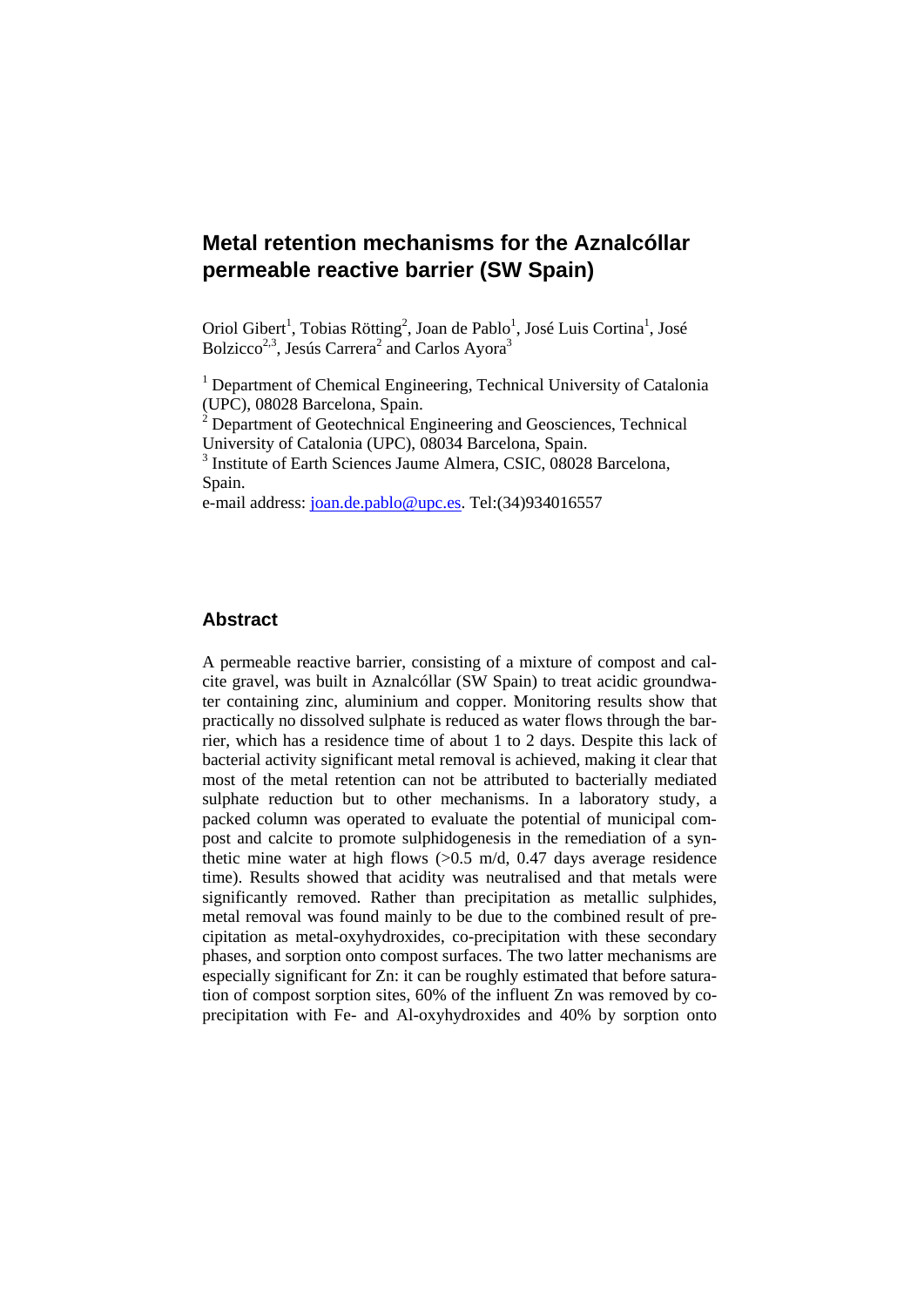compost. Sorption onto compost is only expected for the first months of the field barrier operation.

## **1 Introduction**

A major environmental concern regarding abandoned and active mines throughout the world is the treatment of acid mine drainage (AMD), which is produced from chemical and biological oxidation of residual sulphide minerals. A recent economically attractive technology for the *in-situ* treatment of AMD is the permeable reactive barrier (PRB), where a reactive material is emplaced underground in the path of the contaminant plume (Blowes et al., 2000). This material must be chemically effective to eliminate contaminants and must maintain a permeability at least equal to the surrounding aquifer material to ensure preferential flow through the barrier. The biological approach to the treatment of AMD is based on the use of sulphate-reducing bacteria (SRB) which, under favourable conditions, convert sulphate to sulphide by the oxidation of organic carbon (Benner et al., 1997). Bacterially *in-situ* generated sulphide can precipitate dissolved metals, while bicarbonate production can increase the pH of the acidic water.

The present paper investigates the feasibility of remediating AMD by using vegetable compost in combination with calcite. This study is part of the research work concerning the mine tailings spillage of the Aznalcóllar Mine (Spain) in April 1998, when a tailings pond dam failed catastrophically. The spread of mine wastes over the Agrio river valley instigated the installation of an organic-based PRB. As described below, no significant sulphate reduction is detected across the barrier. The lack of the activity of SRB could be attributed to the limited degradability of the current carbon source (Waybrant et al., 1998; Chang et al., 2000; Béchard et al., 1994; Gibert et al., 2003). Despite this lack of bacterial activity significant metal removal is achieved in the Aznalcóllar barrier, making it clear that most of the metal retention can not be attributed to bacterially mediated sulphate reduction, but to other mechanisms. These mechanisms are presumed to include metal precipitation as oxyhydroxides and carbonates (Dvorak et al., 1992), co-precipitation with these precipitates (Cravotta and Trahan, 1999; Song et al., 2001) and sorption onto the organic substrate (Machemer and Wildeman, 1992; Gibert et al., 2003). However, much uncertainty remains in identifying these processes, and papers comparing their contribution are scarce (Machemer and Wildeman, 1992).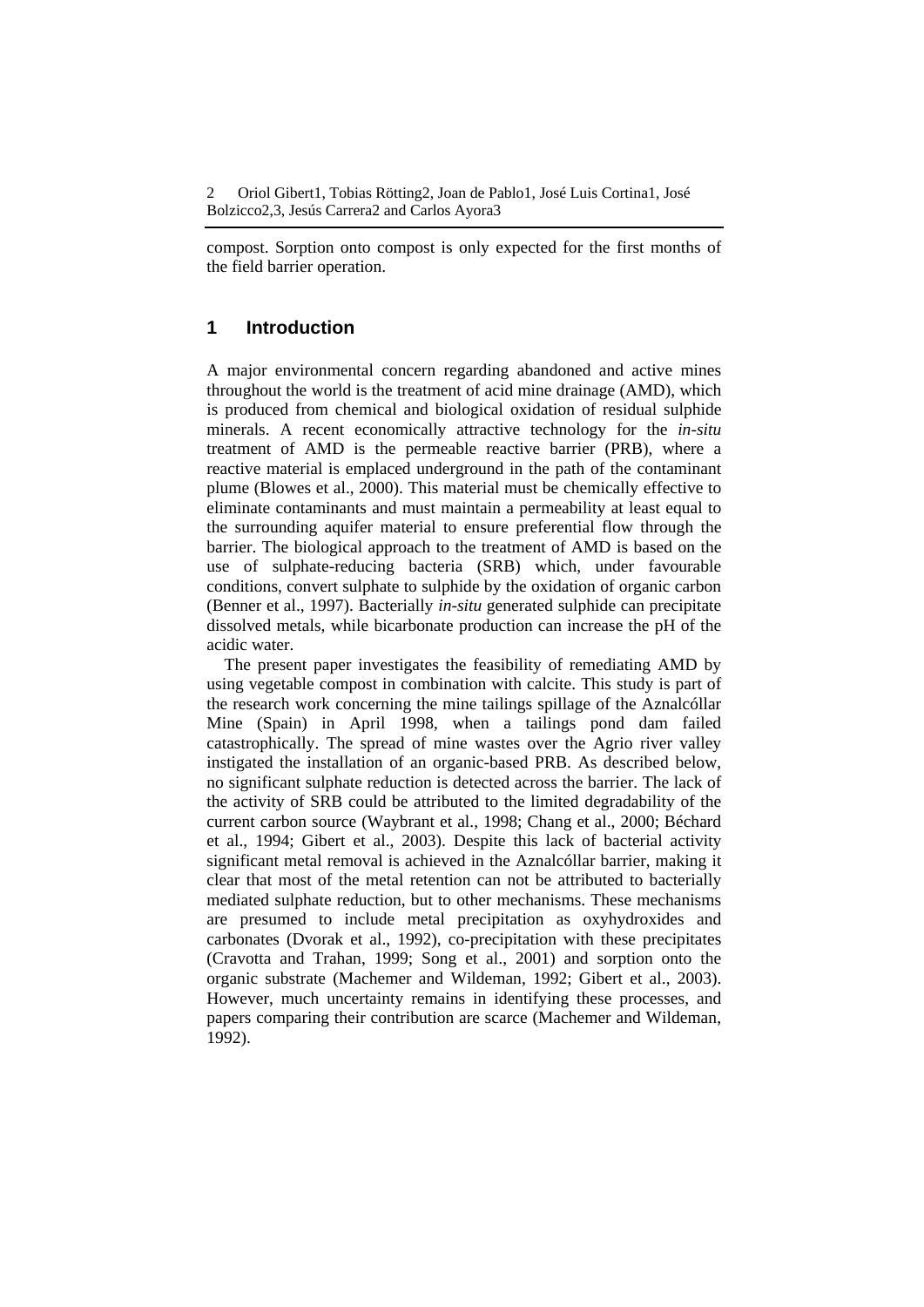Due to the complexity of the in-situ barrier system, laboratory column experiments were carried out with the same materials and under controlled conditions to be representative of the Agrio aquifer, with a view to interpreting the behaviour of the PRB in Aznalcóllar. The laboratory experiments were carried out in three stages: (1) a compost-based mixture was evaluated in a column experiment from a chemical point of view. Since results suggested that diverse mechanisms other than metallic sulphide precipitation were taking place, further experiments were focused on highlighting the contribution of (2) co-precipitation of metals with Feand Al-oxyhydroxides and (3) sorption of metals onto the compost substrate.

## **2 Performance assessment of the Aznalcóllar PRB**

#### **2.1 Barrier installation**

The contaminant plume of the Agrio river alluvial aquifer was characterised by a pH lower than 4, and high concentrations of Zn (15 mg/L), Al (10 mg/L), Cu (1 mg/L) and  $SO_4^2$ <sup>2</sup> (1000 mg/L). The aquifer consists of gravels, sands and silts excavated in a base of marls.

The Aznalcóllar PRB (110 m wide x 1.4 m thick x 4 to 8 m deep) was installed across the floodplain of the Agrio river, 1 km downstream of the Aznalcóllar tailings dam. Construction was completed in September 2000. The PRB consists of 3 modules (30 m wide each) separated by 10 m wide modules of low permeability clayey soil (Carrera et al., 2001). The barrier fill comprised limestone chips (1-2 cm diameter), iron cuttings (variable size, but thickness below 1-2 mm), and organic composts from two different origins (compost-1: gardening compost + sewage sludge; compost-2: gardening compost only). The following volumes of materials were used in each module of the barrier: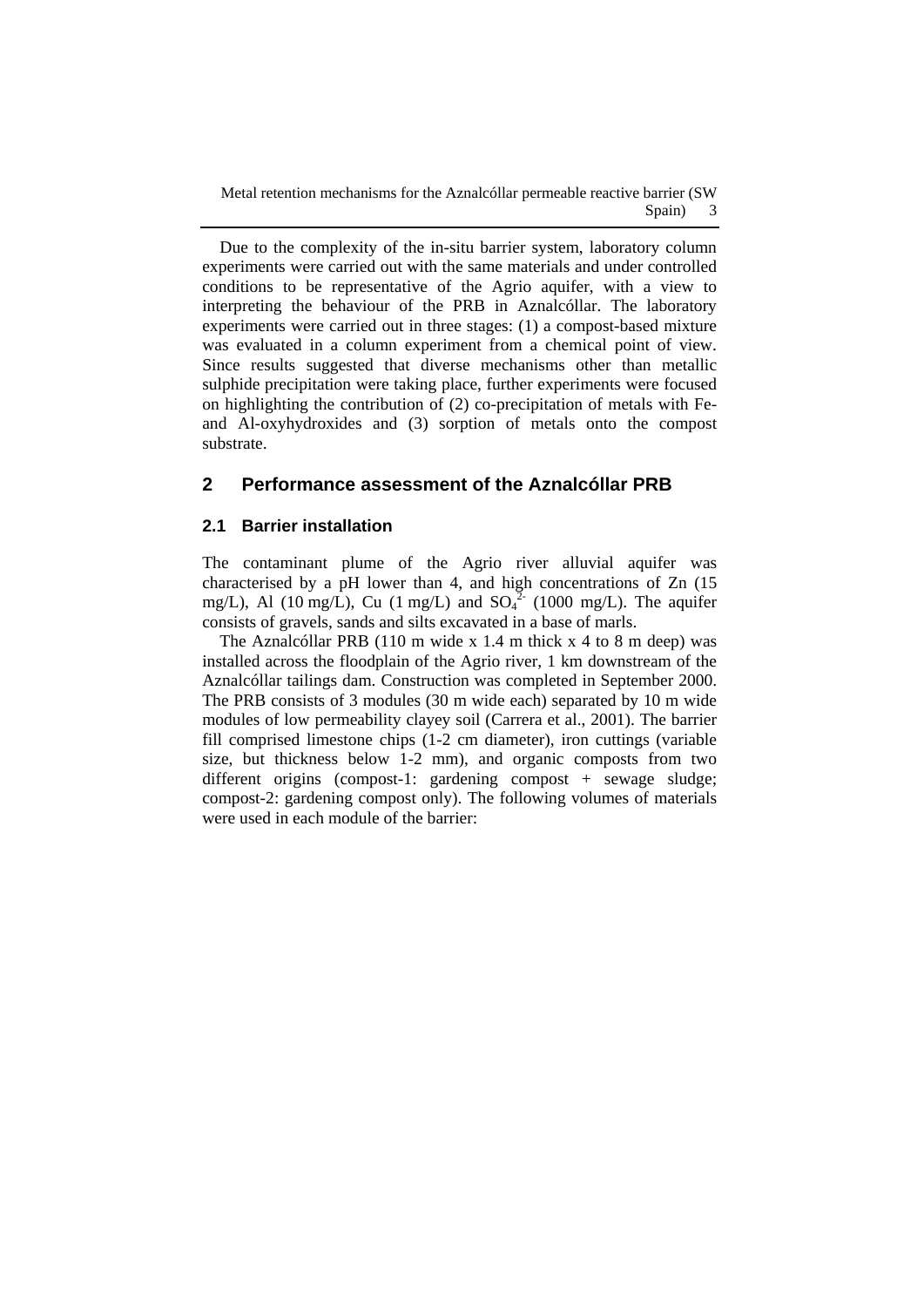

**Fig. 1.** Cross section of the Aznalcóllar PRB and distribution of monitoring boreholes in the central section of the barrier.

Western barrier (right margin): 60% limestone + 40% compost-1 Central barrier:  $60\%$  limestone  $+35\%$  compost- $2 + 5\%$  iron Eastern barrier (left margin): 60% limestone + 40% compost-2.

The fill was covered with clayey soil, in order to place the reactive material where the groundwater flux is expected to be largest, and to protect the organic matter and iron from atmospheric oxidation. A comprehensive sampling network was installed both within and up- and downstream of the barrier, as illustrated in Figure 1.

#### **2.2 Results**

The evolution of pH through the barrier gives a good overall indication of its behaviour (Fig. 2). Field determinations of pH indicated that the barrier effectively removed acidity from groundwater during the first three months of operation (until January 2001). Over this period, pH downstream of the PRB was raised to near neutral values, but then dropped to pH 4, concurrent with a very significant flood event on the Agrio river. After the flood, the pH gradually increased again, recovering to near pre-flood values. The evolution of pH within the barrier was heterogeneous. Whereas the bottom and middle boreholes showed pH between 7 and 9 for the entire monitor-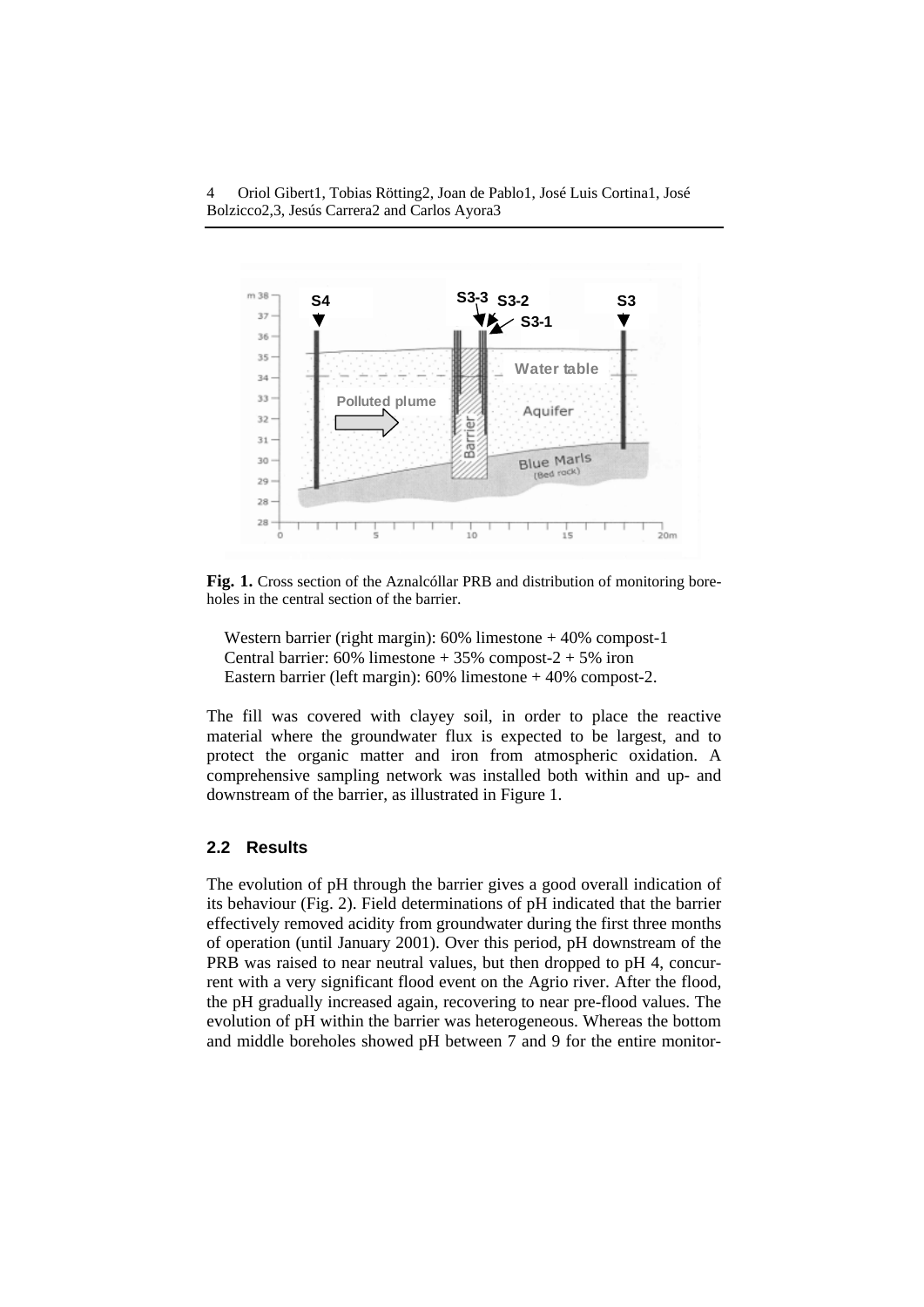ing period, the top borehole showed an evolution similar to the downstream pH with values between 4 and 5. The reason may be that the top borehole was initially located within the barrier material, but later it became surrounded by the clayey barrier cover due to consolidation of the barrier infill. The fact that the downstream borehole S-3 (Fig. 1) displayed a much lower pH than the barrier boreholes is somewhat paradoxical. This is attributed to the influence of the river on the aquifer and to mixing of treated water with water flowing around the PRB.



**Fig. 2.** Evolution of pH upstream (S-4: solid triangles), downstream (S-3: solid circles) and inside the central section of the Aznalcóllar barrier (open symbols): top  $(S-3-3)$ , middle  $(S-3-2)$  and bottom  $(S-3-1)$ .

The evolution of the metal concentrations (Al, Zn and Cu) matched that of pH, the higher the downstream pH the lower the metal concentration (Fig. 3a-c). Initially, metal concentrations in the downstream borehole decreased, then they rose concurrent with the Agrio river flood. Finally, the concentrations decreased again. As described for pH, the deep boreholes within the barrier (S-3-1 and S-3-2) showed very low metal concentrations. It is interesting to note that metal concentrations in the upstream borehole showed a gentle decrease with time. A distinct characteristic of the acidic waters in the Agrio river aquifer is the low Fe concentration  $\langle$ <1 mg/L in the upstream boreholes) and thus Fe has been omitted from the present discussion.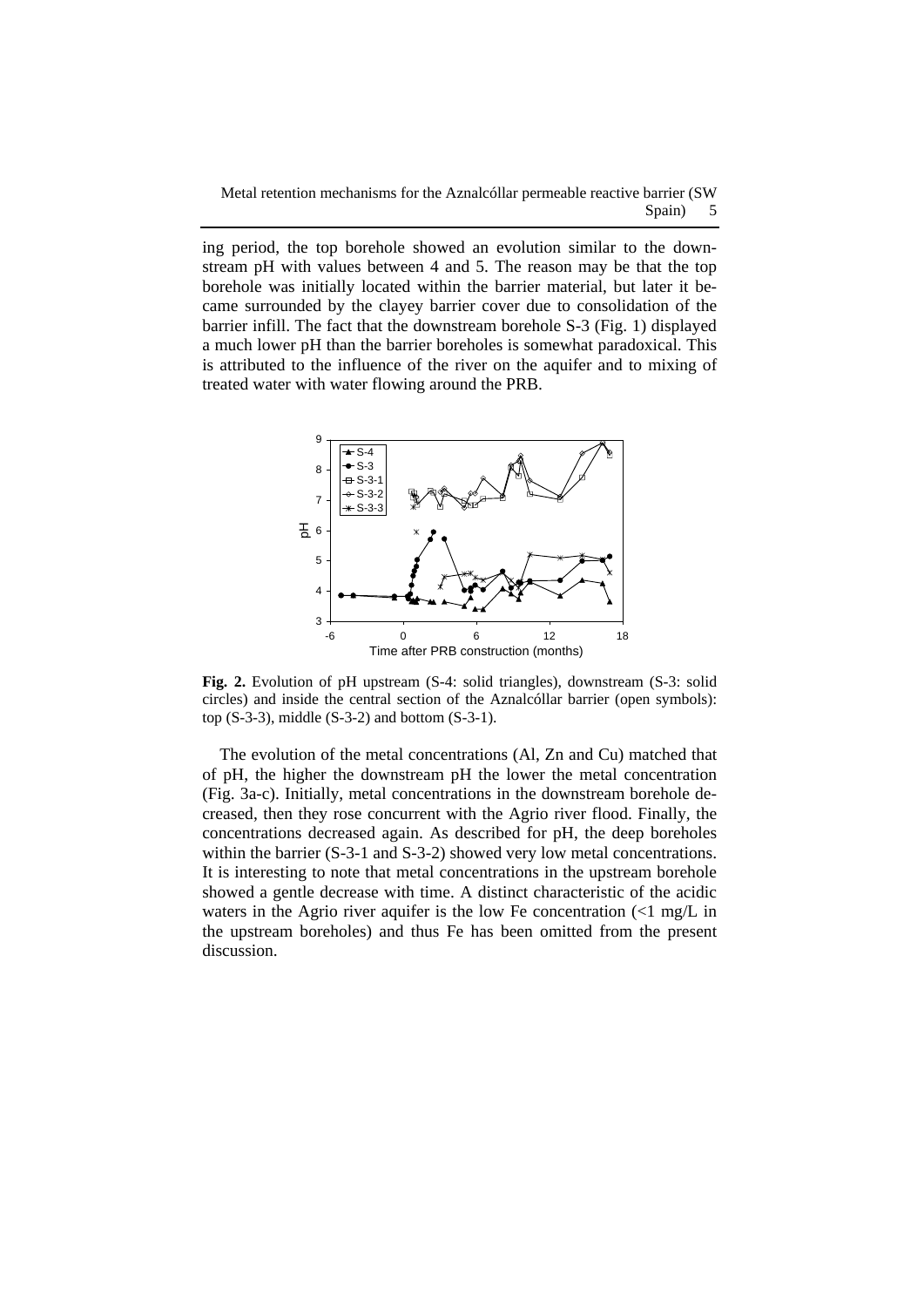



**Fig. 3.** Zn (a), Al (b), Cu (c) and  $SO_4^{2-}$  (d) evolution upstream (S-4: solid triangles), downstream (S-3: solid circles) and inside the central section of the Aznalcóllar barrier (open symbols): top (S-3-3), middle (S-3-2) and bottom (S-3-1).

The downstream concentration of sulphate was similar to that upstream (Fig. 3d). As described for metals, a gentle decrease of the input sulphate concentration was observed with time. A significant depletion of sulphate in the outflow was only observed in one sample after 5 months. With respect to the monitoring inside the barrier, no decrease was observed in the limited data collected from the middle and top parts of the barrier (S-3-2, S-3-3). However, a significant decrease in sulphate concentration was observed in the bottom of the barrier (S-3-1, Fig. 3). This may be due to low local flux and reducing conditions, with no apparent influence on the bulk downstream concentration.

Microbiological studies were carried out on organic matter samples from different parts of the barrier. The population of SRB was lower than  $\langle 10^{-6} \text{ cells/g}, \text{too low for biologically mediated processes to be significant.}$ This was confirmed by  $H_2S$  analyses which were always below detection limits (15 μM), and Eh measurements were rarely below –150 mV.

The acidity of the water, A (mol/L), was calculated as follows:

$$
A = 3*Fe (mol/L) + 3*Al (mol/L) + 10pH
$$
 (1)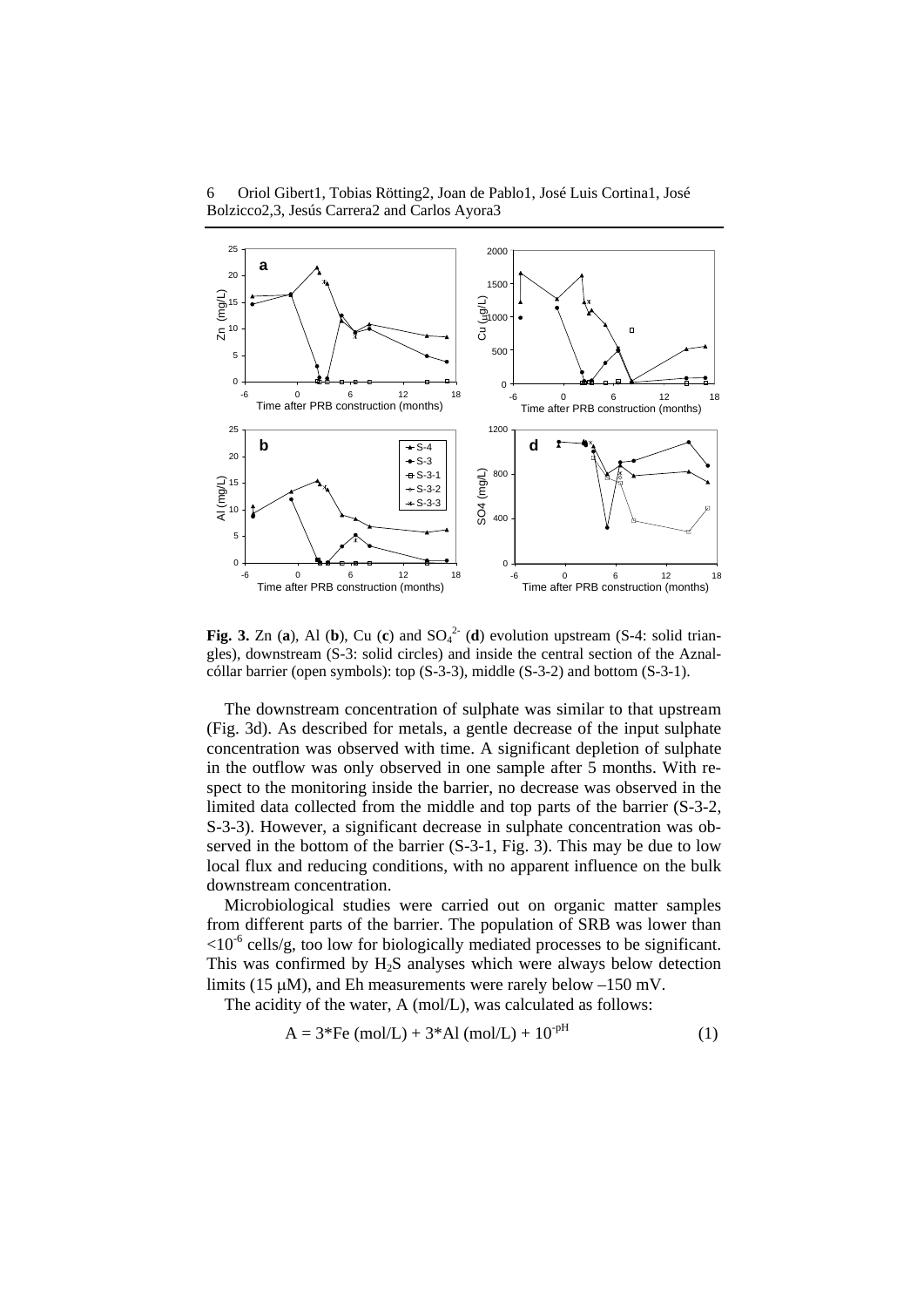The percentage of metal and acidity removal was calculated according to:

% removal= 
$$
(M_{up} - M_{down}) / M_{up} * 100
$$
 (2)

where  $M_{up}$  and  $M_{down}$  are metal concentration or acidity up- and downstream of the barrier.

A very high capacity for acidity and metal removal was observed immediately after the barrier construction (Fig. 4). The efficiency of the barrier dropped rapidly during and after the heavy rain event. These parameters recovered slowly during the following months, attaining values between 60 and 90 %.



**Fig. 4.** Evolution of relative metal and acidity removal in the central section of the Aznalcóllar barrier.

#### **3 Laboratory column experiments**

#### **3.1 Experimental set-up and methodology**

The reactive mixture consisted of 40%  $(v/v)$  vegetal compost (189 g), 50% crushed natural calcite (755 g) and 10% river sediment (378 g). River sediment acted as the SRB source, compost was the provider of the organic carbon and calcite was used as the pH neutralising agent. The materials were mixed and homogeneously packed in the column (diameter of 5 cm and length of 50 cm), resulting in an estimated porosity of 0.35.

A synthetic acidic water, prepared on the basis of the groundwater composition in the Agrio aquifer was used, to ensure constant composition throughout the experiment. Its chemical composition was Fe(II) (10 mg/L),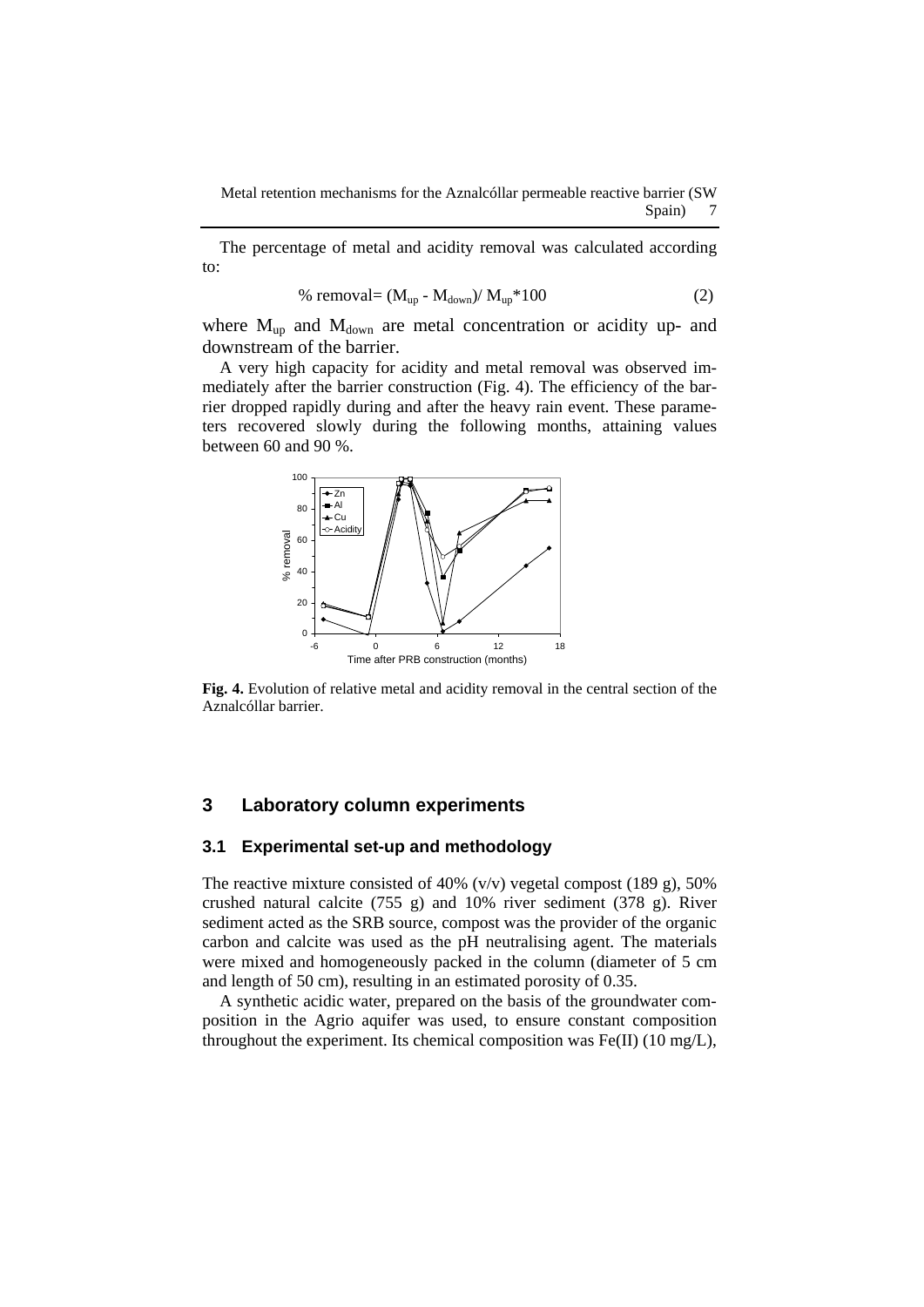Zn (20 mg/L), Cu (20 mg/L), Al (10 mg/L),  $SO_4^2$ <sup>-</sup> (1000 mg/L). Metals and anions were added as sulphates and chlorides, and pH was adjusted to 2.80 by HCl addition. Despite the low Fe concentration in the Agrio aquifer groundwater, Fe(II) was added to account for the dissolution of  $Fe^{0}$  fragments and Fe-minerals in the barrier.

This synthetic water was kept in a closed vessel with low oxygen by bubbling nitrogen and was gravity fed into the column at an average flow rate of 0.5 ml/min, which equals a Darcy velocity of 0.73 m/d (0.47 days average residence time).

### **3.2 Water and solid analysis**

All pH measurements were made routinely using a Hamilton combination pH electrode coupled to a Crison GLP22 pH meter. Eh was measured using a tubular platinum electrode paired with an Ag/AgCl-reference electrode. Fe, Zn, Cu and Al were measured spectroscopically by ICP-MS (VG Plasma Quad PQ2) and ICP- AES (Spectra). Sulphate was measured by liquid ion chromatography (ALLIANCE model Waters 2690) coupled to an electrical conductivity detector (Waters 996). Dissolved sulphide was determined using an Ag/AgS electrode. On completion of the experiment, fractions of precipitate were sampled from the inlet of the column and examined by scanning electron microscope (SEM) equipped with an energy dispersive X-ray (EDX) analyser (JEOL 6450, EDX-LINK-LZ5).

#### **3.3 Results**

As shown in Fig. 5, the removal efficiency of heavy metals was very high during the first 100 pore volumes, with measured concentrations in the effluent lower than 0.150 mg/L (retention levels >99%). From 100 pore volumes on, Zn showed an exceptional behaviour, with an increase in the outlet Zn concentration, which attained a maximum of approximately 8 mg/L. Al concentration was always below detection limit (0.010 mg/L). Outflow pH approached neutrality from the beginning of the experiment,  $SO_4^2$  concentration was not found to decrease and HS<sup>-</sup> concentration was always below detection limits (0.005 mg/L). These results, combined with the positive Eh values (around 400 mV), made it evident that no bacterial activity was occurring.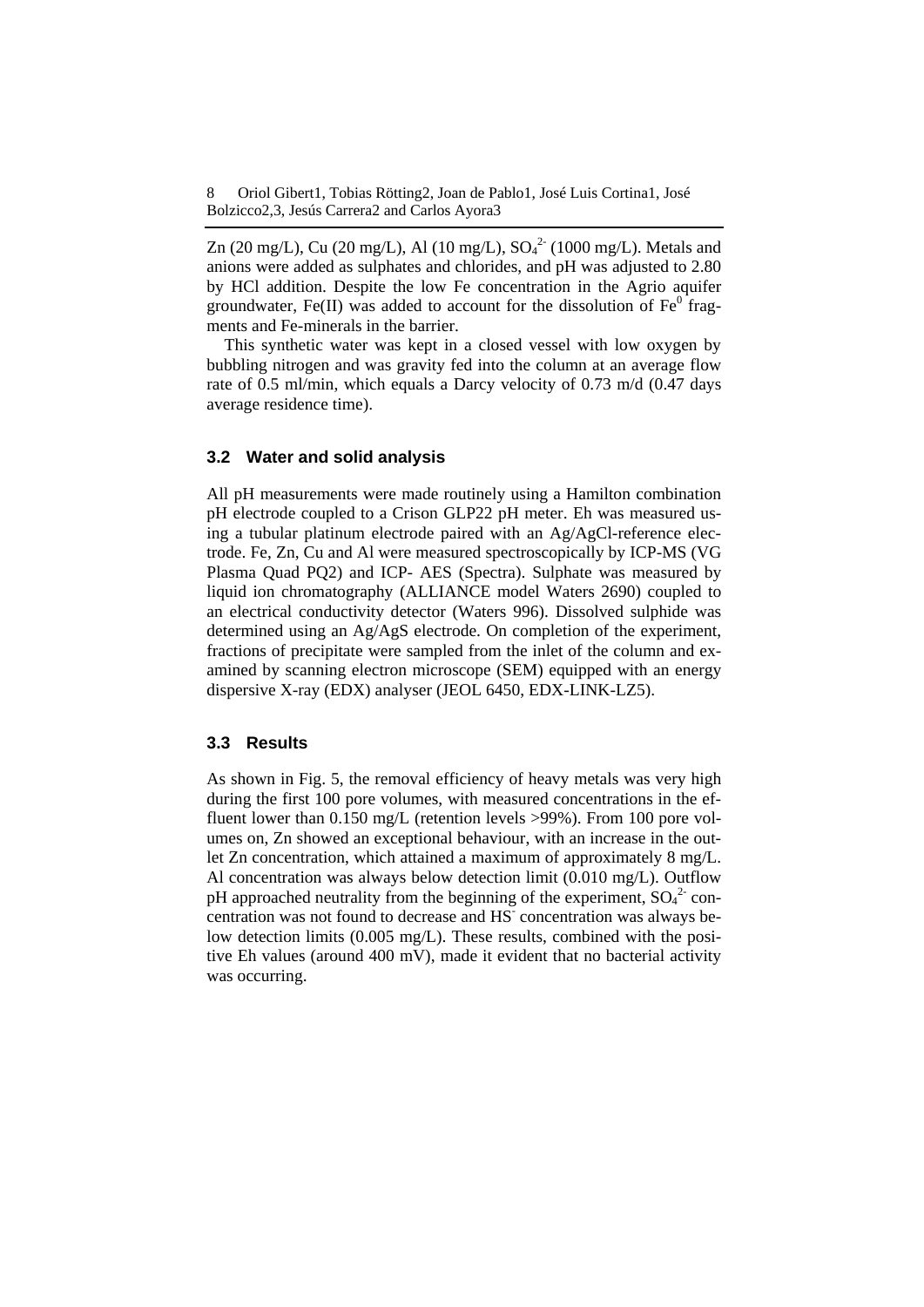

**Fig. 5.** Evolution of pH and metals concentrations in the outflow of the column experiment.

SEM analysis of the precipitates showed the presence of an amorphous layer of Zn-containing Fe- and Al-oxyhydroxides on the surface, and also the presence, although to a lesser extent, of secondary gypsum. The ability of Fe- and Al-oxyhydroxides to act as secondary sorbent phases and to incorporate heavy metal and metalloids through co-precipitation has been reported by numerous previous studies (Machemer and Wildeman, 1992; Cravotta and Trahan, 1999; Amos and Younger, 2003; Gibert et al., 2003).

The solubility of Zn is significantly affected by solution pH because of the formation of solid phases. At pH 6.8, the value reached in the outflow of the column experiment, almost all Zn is expected to remain in solution. This is in strong contrast with the Zn profile obtained in Fig 5, with marginal outflow concentrations during the first 50 days and concentrations reaching around 8 mg/L (which from a total concentration of 20 mg/L corresponds to a 60% retention) from this time on. These findings suggest that alternative mechanisms must be speculated to explain the partial depletion of Zn from the contaminated water. These mechanisms are hypothesised to be co-precipitation onto Fe- and Al- oxyhydroxides and sorption onto compost, and will be discussed further.

#### **3.4 Discussion: metal retention processes**

#### *Co-precipitation with Fe- and Al- oxyhydroxides*

Additional column experiments were carried out to test Zn and Cu removal by precipitation/co-precipitation in a calcite column system. Three col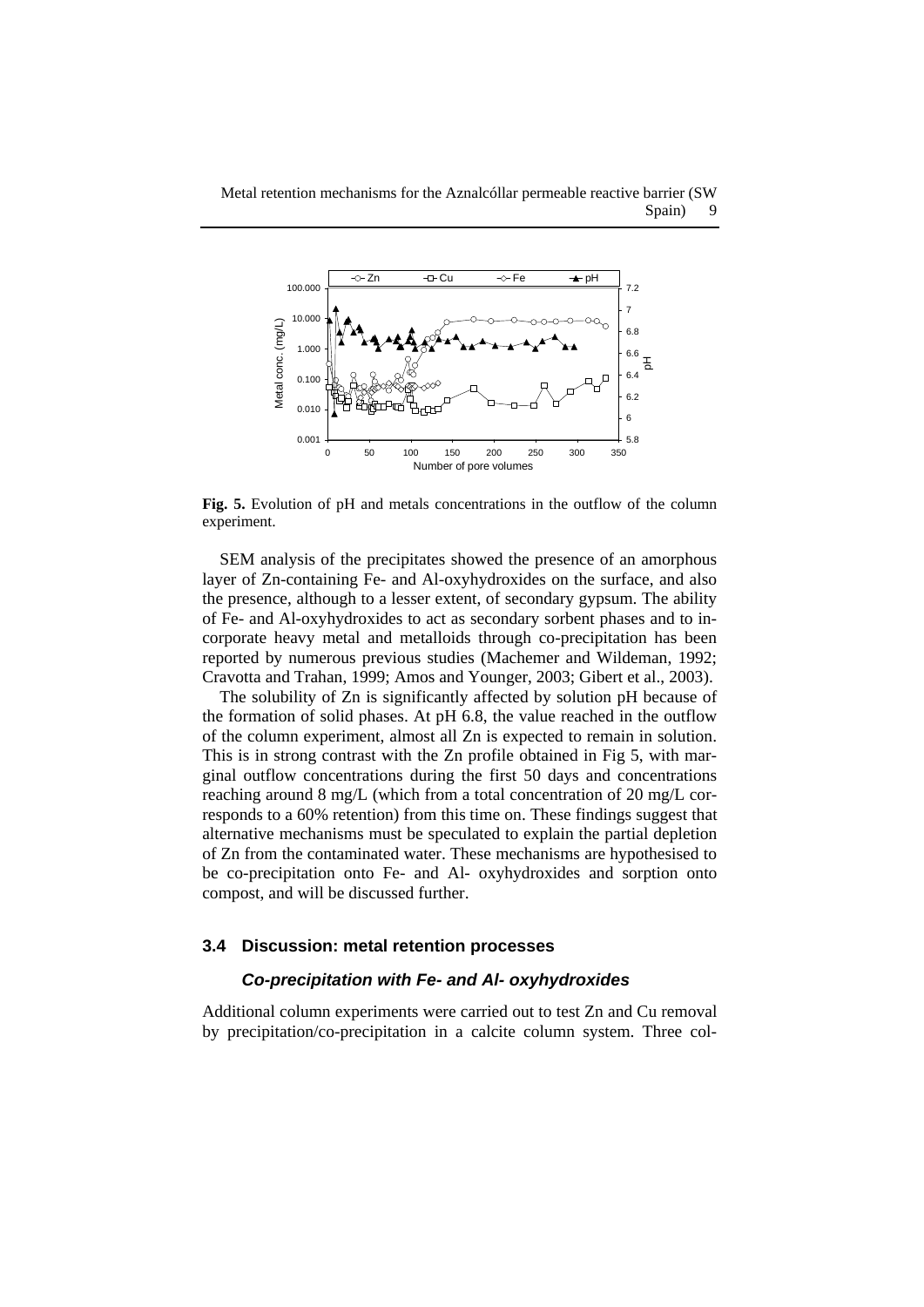10 Oriol Gibert1, Tobias Rötting2, Joan de Pablo1, José Luis Cortina1, José Bolzicco2,3, Jesús Carrera2 and Carlos Ayora3

umns (hereafter referred as A, B and C) were filled with 20 g of calcite, and each one received a synthetic water containing (A) Zn, (B) Zn and Fe, and (C) Zn and Al. The metal concentrations were in the range 10-20 mg/L. All these solutions were acidified to a pH of 3.0 (by HCl addition) and prepared in a sulphate (1000 mg/L) and carbonate (60 mg/L) medium to meet the same conditions as in the previous column experiment. For comparative purposes, an analogous set of column experiments was conducted with metallic solutions containing Cu instead of Zn. These feed waters were pumped through the columns at a flow rate of 0.036 mL/min which equals a Darcy velocity of 0.59 m/d (0.15 days average residence time). At the end of the experiments, precipitates were retrieved for SEM and XRD analysis.

Results showed dissolved Zn concentration in the outflow from column A averaged concentrations of 14 mg/L (85% of the inflow content). The 15% removal of Zn may be caused by Zn precipitation at the prevalent pH, which is supported by the detection of hydrozincite  $(Zn_5(CO_3)_2(OH)_6)$  by XRD analysis.

Outlet Zn concentrations were much lower for columns B (9 mg/L, 50%) and C (3.5 mg/L, 25%), suggesting that co-precipitation of Zn onto Fe- and Al- oxyhydroxides was occurring. Zn would thus have more capacity to co-precipitate with aluminium than with iron. SEM analysis of precipitates from columns B and C corroborated this mechanism by showing a pervasive coating layer composed of amorphous Fe-oxyhydroxide and Al-oxyhydroxide respectively, with Zn on their surfaces.

For Cu columns, similar patterns were obtained with pH values stabilised at around 6.8. In sharp contrast to Zn columns, Cu concentrations for the three columns were lower, with outflow concentrations below 1,5 mg/L (removal levels of  $>86\%$ ), suggesting that Cu removal is basically governed by its precipitation induced by the increase of pH and that Fe and Al are not significantly involved in the Cu removal.

#### *Sorption onto vegetal compost*

Sorption onto the compost surface is a second mechanism presumed to account for metal removal in these systems. This phenomenon has been reported to be important, in non-sulphate-reducing conditions, for a large list of organic substrates (Machemer and Wildeman, 1992; Aderhold et al., 1996).

A set of batch equilibrium experiments was conducted in order to test the ability of compost to adsorb Zn and Cu on its surface. Experiments were conducted at a fixed pH (6.5 for Zn and 5.5 for Cu, the latter being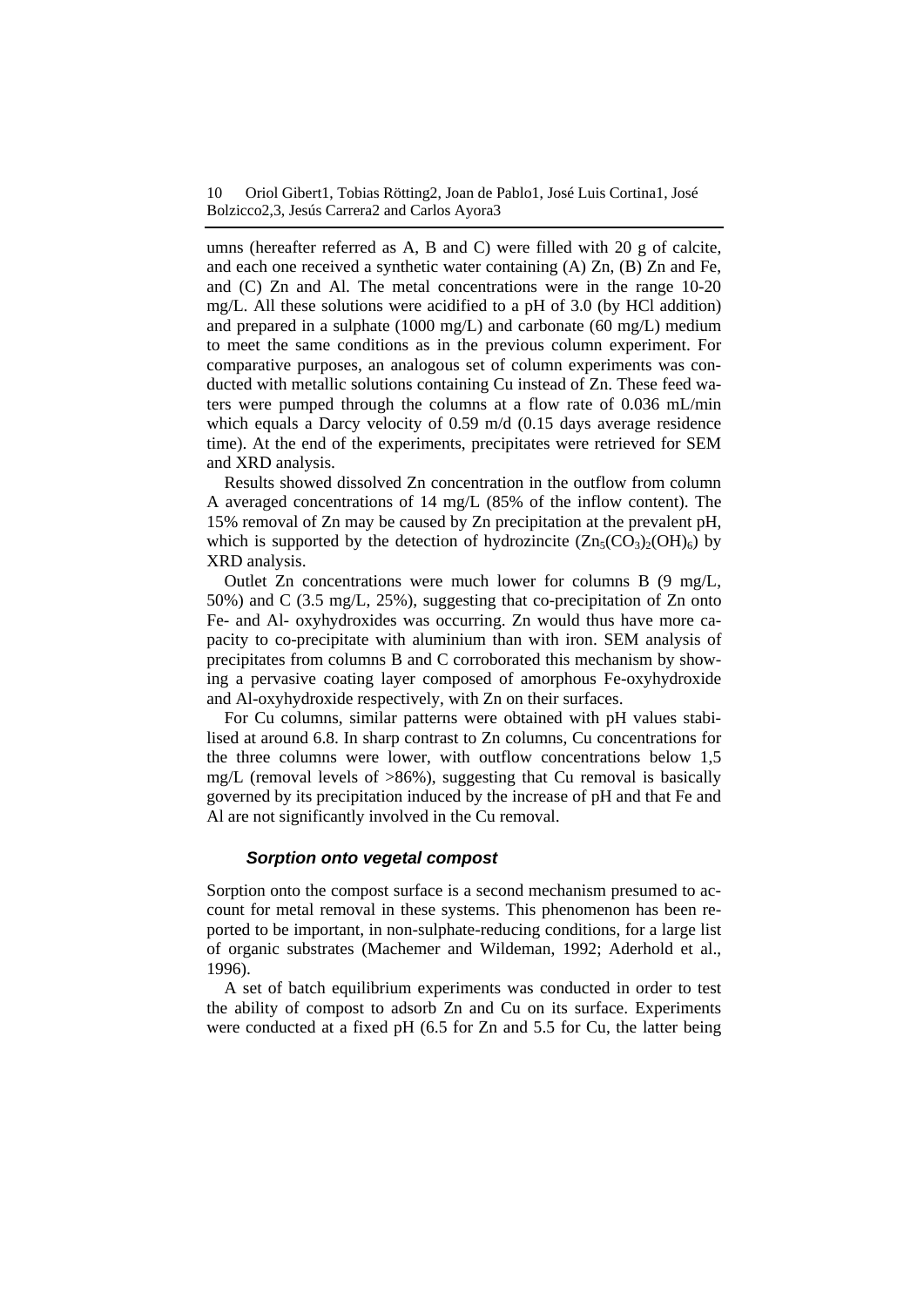lower to prevent Cu precipitation as hydroxide), which was checked and adjusted periodically to the desired value. A sulphate (300 mg/L) and carbonate (60 mg/L) medium was provided to each batch experiment to better simulate conditions of the experiment described in section 3.1.

In Fig. 6 equilibrium metal concentrations in the solid phase ( $\Gamma$  in mg/g compost) are plotted versus concentrations in the solution  $(c<sub>L</sub>)$ . The amounts of metal taken up by compost were determined through a mass balance from liquid-phase measurements.

These data of sorption of Zn and Cu onto compost can be modelled by a non-competitive Langmuir-type adsorption isotherm:

$$
\Gamma = (b cL \Gammamax)/(1 + b cL)
$$
 (3)

where  $\Gamma_{\text{max}}$  is the maximum adsorption capacity of the adsorbent and b is the apparent affinity constant. Experimental  $\Gamma$  and  $c<sub>L</sub>$  data were used to determine the constants ( $\Gamma_{\text{max}}$  and b) from a linearised form of equation (3) and using least-square regression analysis. The curves in Fig. 6 were generated from Langmuir model equations, using the constants obtained above.



**Fig. 6.** Constant pH equilibrium uptake isotherms for Zn (solid circles) and Cu (open circles) onto compost. Curves are based on the Langmuir model with appropriate constant values.

The Langmuir model yielded values of  $\Gamma_{\text{max}}$  of 3.9 and 12.1 (mg/g compost) for Zn and Cu respectively. These values were comparable to those reported by other studies with a broad range of organic substrates (Allen and Brown, 1995; Veglio et al., 2002).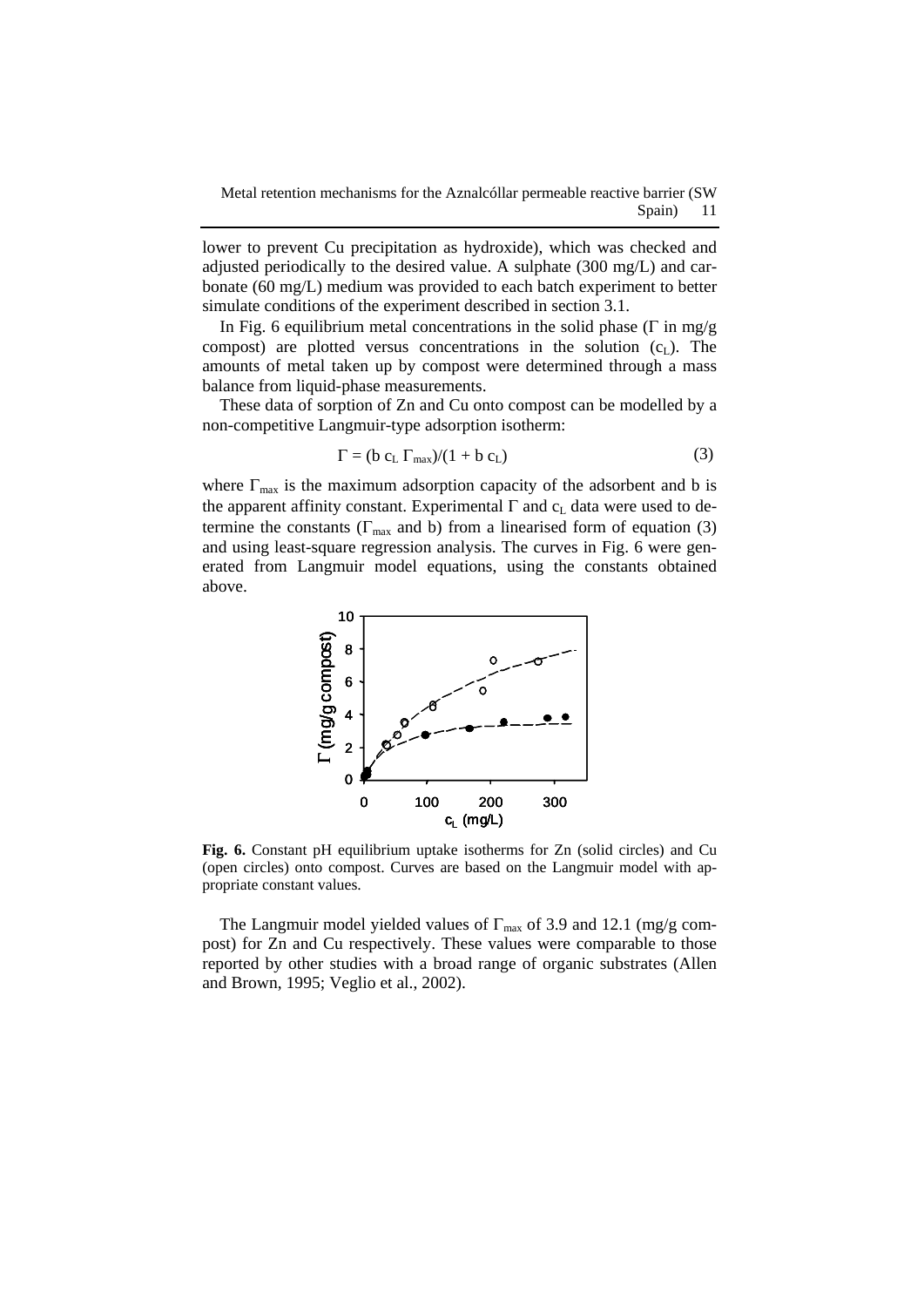12 Oriol Gibert1, Tobias Rötting2, Joan de Pablo1, José Luis Cortina1, José Bolzicco2,3, Jesús Carrera2 and Carlos Ayora3

#### **Contribution of mechanisms in Zn removal**

Results from the previous co-precipitation and sorption tests can be applied to interpret the profile of Zn concentration over the column experiment in Fig. 5. Initially Zn removal can be attributed to the combined effect of co-precipitation with Fe- and Al-oxyhydroxides and sorption onto compost, resulting in marginal concentrations in the outflow (below 1 mg/L). Gradually the compost sites became occupied until, at day 50, saturation occurred, with the subsequent rise of Zn concentration in the outflow to levels around 8 mg/L. From this moment, Zn did not continue to adsorb onto compost but continued to co-precipitate with fresh Fe- and Al-oxyhydroxides. Fig. 7 shows the contribution of each mechanism in the Zn removal over the experiment. It can be roughly estimated that during the first 50 days approximately 60% of the influent Zn was removed by coprecipitation with Fe- and Al-oxyhydroxides and 40% by sorption onto compost.



**Fig. 7.** Contribution of co-precipitation with Fe- and Al- oxyhydroxides and biosorption onto compost in the Zn removal over the experiment.

#### **4 Conclusions**

From the comparison of the field scale barrier and the column experiment, the following conclusions can be drawn:

• Both in the field and laboratory studies, compost was found to be too poor at providing nutrients to promote and sustain bacterial ac-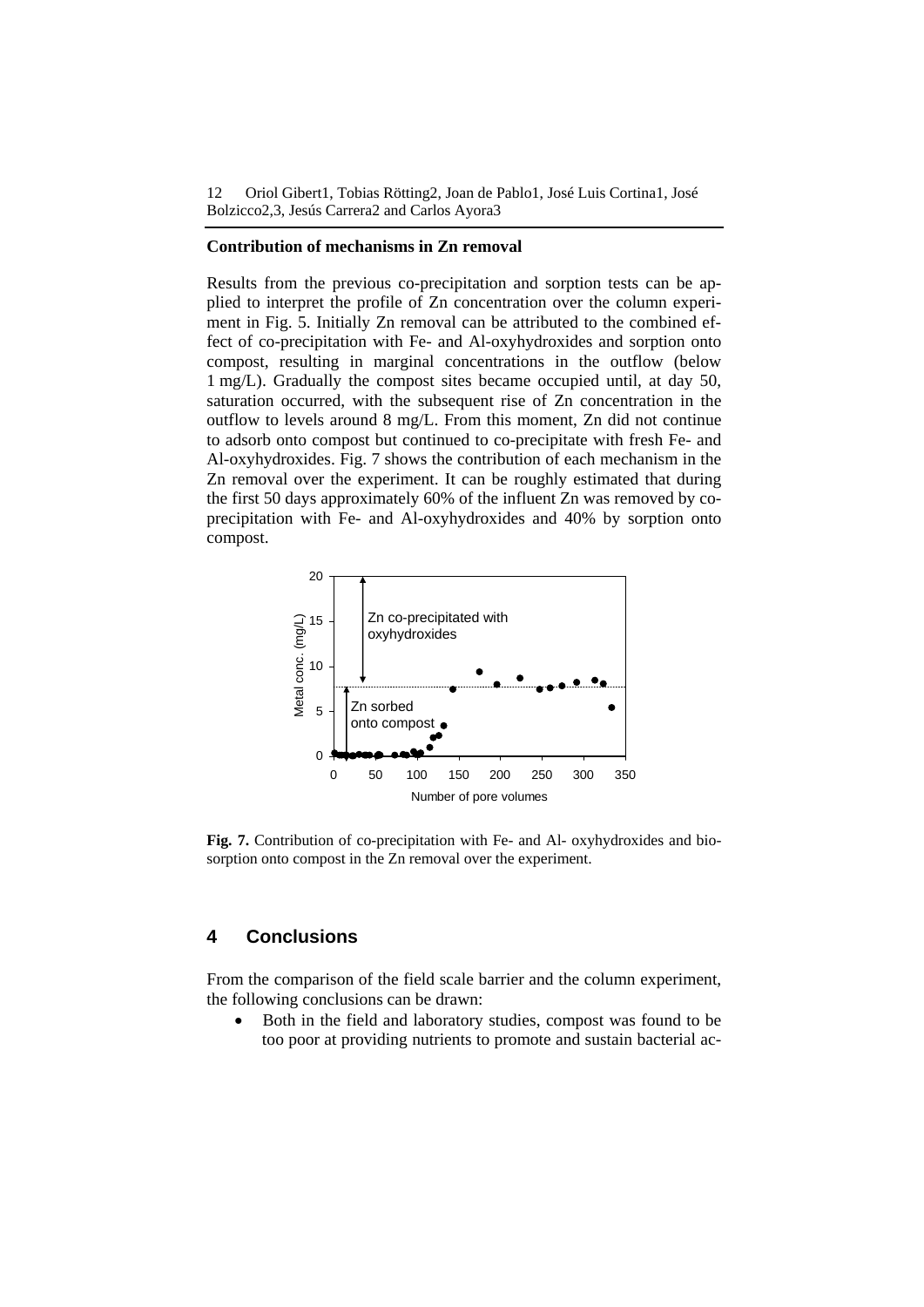tivity, since  $SO_4^2$  inflow concentration is not significantly reduced, no significant populations of SRB were found in the barrier material, no HS is detected, and Eh remains higher than 400 mV throughout the column experiment.

- Acidity neutralisation occurred immediately both in the field barrier and in the column experiment and was due to calcite dissolution. Acidity neutralisation was less efficient in the field barrier because of the greater grain size (lower reactive surface) and because groundwater partly bypasses the PRB.
- In the column experiment pH was always higher than 6, and aluminium and iron removal was practically complete, as an amorphous oxyhydroxide. In the field barrier, Al removal was strictly linked to pH variation and its efficiency increased as pH approached 5.
- In the column experiment, before saturation of compost sorption sites occurred, 60% of the influent Zn was removed by coprecipitation with Fe- and Al-oxyhydroxide and 40% by sorption onto compost. Once sorption sites of compost were saturated (100 pore volumes), co-precipitation appeared to be the only mechanism responsible for the Zn removal.
- In the field barrier, the removal of Zn and Cu was practically complete during the first three months, then dropped due to a flood, and increased again to values between 60% and 90%. According to the results of the column experiments, initially Zn retention occurred due to sorption onto compost and co-precipitation with Al-Fe-oxyhydroxides (100 pore volumes of the barrier are washed in 6 months). Then removal dropped due to the exhaustion of adsorption sites and/or pH decrease, and further retention was only due to co-precipitation.

#### **Acknowledgements**

We gratefully acknowledge M. Marsal (Laboratory of Electronic Microscopy, Technical University of Catalonia) for the SEM analysis and J. Elvira (CSIC) for XRD determinations. This work was funded by the EU PIRAMID project (EVK1-1999-00061P) and by the Spanish MCYT programmes (REN2002-04055-C02 and REN2003-09590-C04). T. Rötting's work was supported by the German Academic Exchange Service DAAD (grant number D/01/29764) and the Gottlieb-Daimler- and Karl Benz-Foundation (grant number 02-18/01).